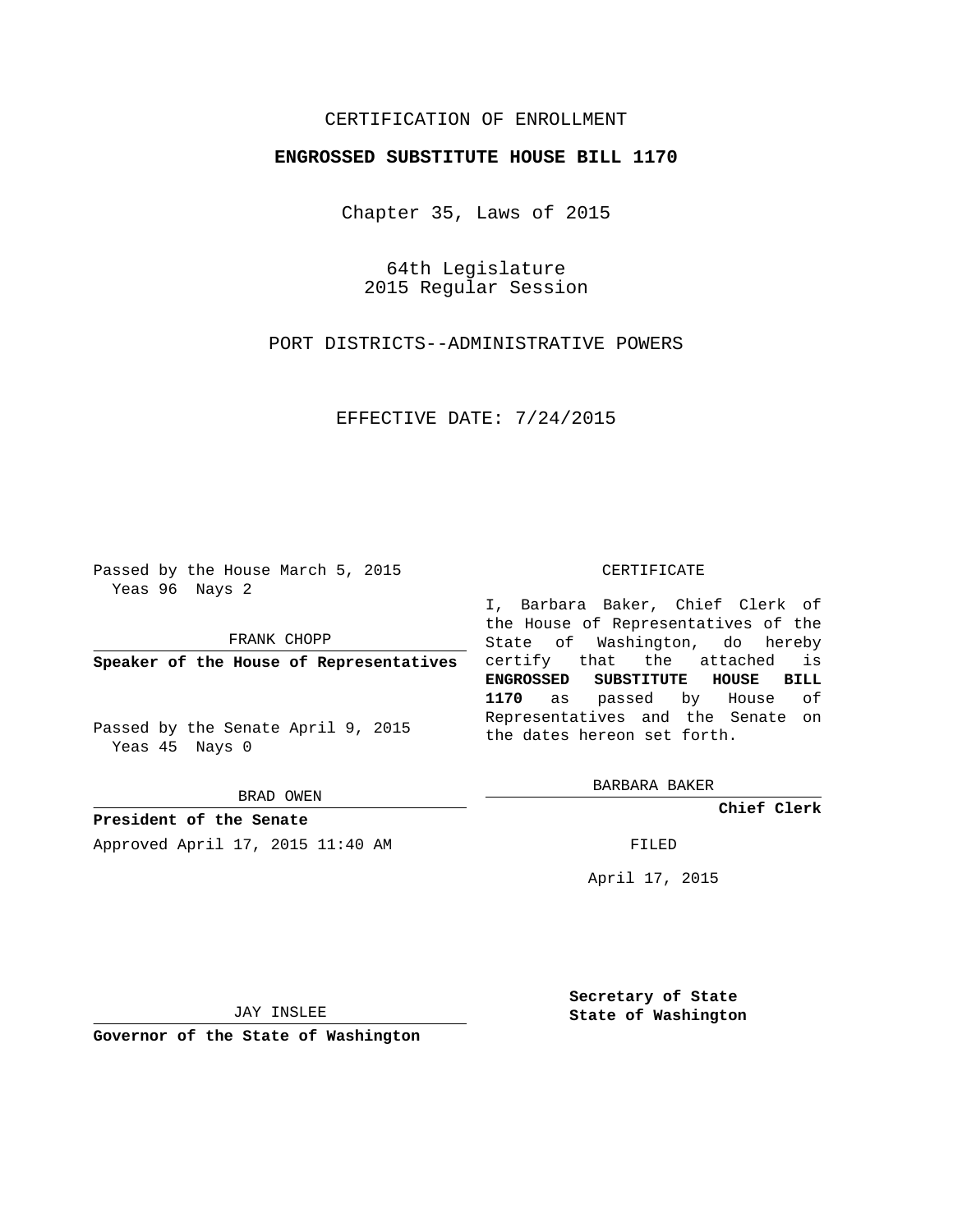### **ENGROSSED SUBSTITUTE HOUSE BILL 1170**

Passed Legislature - 2015 Regular Session

### **State of Washington 64th Legislature 2015 Regular Session**

**By** House Local Government (originally sponsored by Representatives Clibborn, Zeiger, Tarleton, Wilcox, Springer, Jinkins, Fey, Kilduff, Fitzgibbon, Gregerson, and Tharinger)

READ FIRST TIME 01/30/15.

1 AN ACT Relating to the administrative powers of port districts; adding a new chapter to Title 53 RCW; and creating a new section.

BE IT ENACTED BY THE LEGISLATURE OF THE STATE OF WASHINGTON:

 NEW SECTION. **Sec. 1.** The legislature finds that the shipping and port industries must contend with an increasingly competitive global market. Historically, port districts competed against other local port districts. Today, port districts compete on a global scale, and the current landscape is rapidly changing with the expansion of facilities in Canada and the impending widening of the Panama Canal. The ports of Seattle and Tacoma are the third largest container trade centers in the United States, but they are in a race to hold onto this position. The legislature finds that Washington's ports need to be able to work cooperatively to protect the maritime base of the state.

 The legislature intends to enable certain port districts to create port public development authorities for the management of their maritime activities and to act cooperatively under the interlocal cooperation act, chapter 39.34 RCW. The legislature intends for the port districts to be able to partner as a single management team and use financial resources strategically, while remaining separate entities and complying with federal regulations.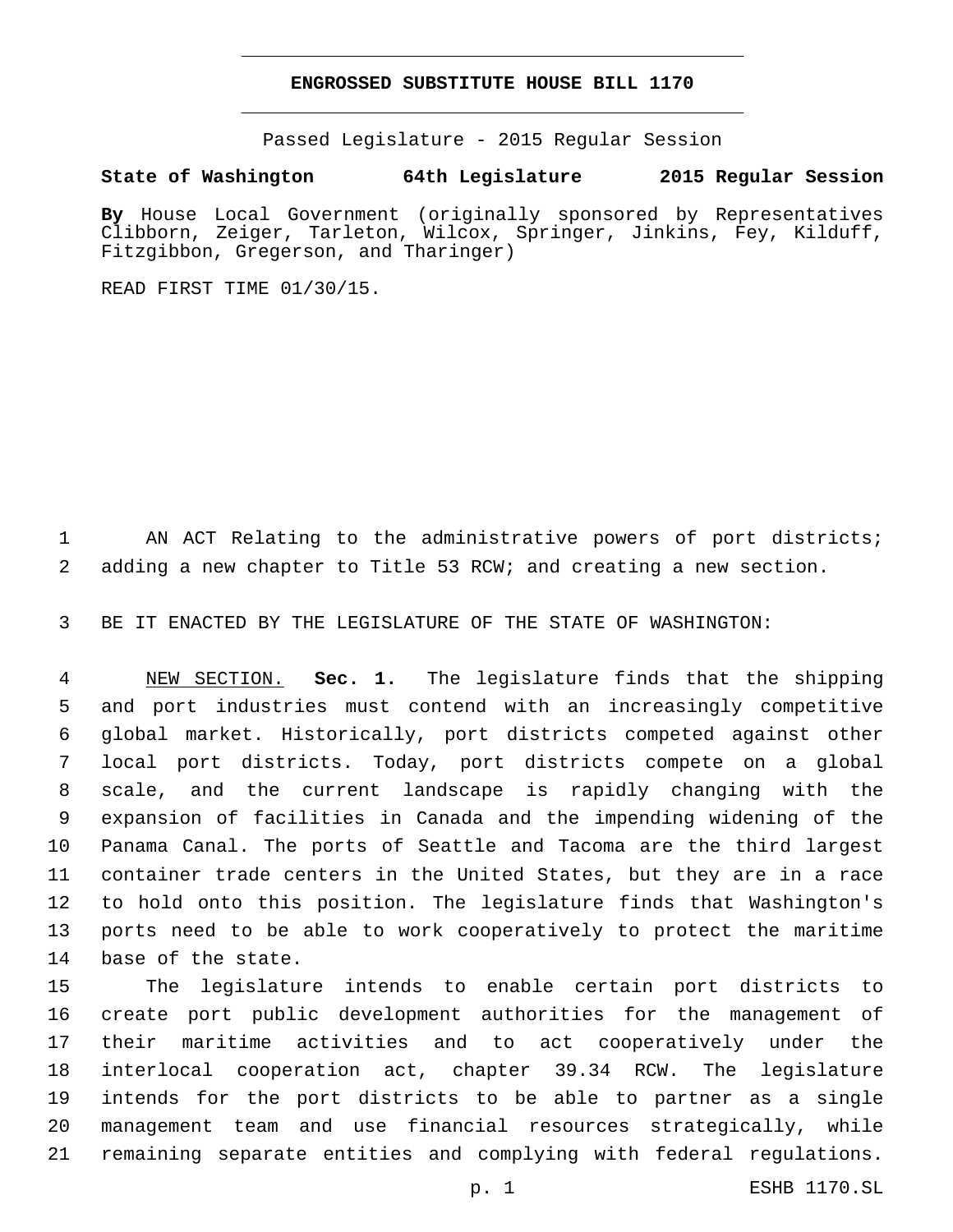The legislature finds that enacting this authority will help Washington remain competitive globally, protect the state's long-term economic and societal interests in port district jobs and growth, and provide a tool to allow ports to work together on behalf of the 5 state.

 NEW SECTION. **Sec. 2.** The definitions in this section apply throughout this chapter unless the context clearly requires otherwise.

 (1) "Port commission" means a port commission governed by chapter 53.12 RCW of a port district that either singly or jointly creates a port development authority under the provisions of this chapter.

 (2) "Port district" or "port districts" means a port district or port districts that are located in a county with a population of more than eight hundred thousand on the effective date of this section.

 (3) "Port public development authority" or "port development authority" means a port public development authority created by a single port district or jointly created by two port districts in 18 accordance with section 3 of this act.

 NEW SECTION. **Sec. 3.** (1) A port district or two port districts that act jointly in accordance with subsection (3) of this section may by resolution:

 (a) Create a port development authority solely to manage maritime 23 activities of the port district or districts; and

 (b) Transfer to any port development authority created under this section, with or without consideration, any funds, real or personal 26 property, property interests, or services.

 (2) Port development authorities created under subsection (1) of 28 this section may:

(a) Administer and execute federal grants or programs;

 (b) Receive and administer private funds, goods, or services for any lawful public purpose related to maritime activities of the port 32 district or districts; and

 (c) Perform any lawful public purpose or public function related to maritime activities of the port district or districts, including exercise any powers of the port district or districts that created the port development authority, subject to limitations provided in 37 this chapter.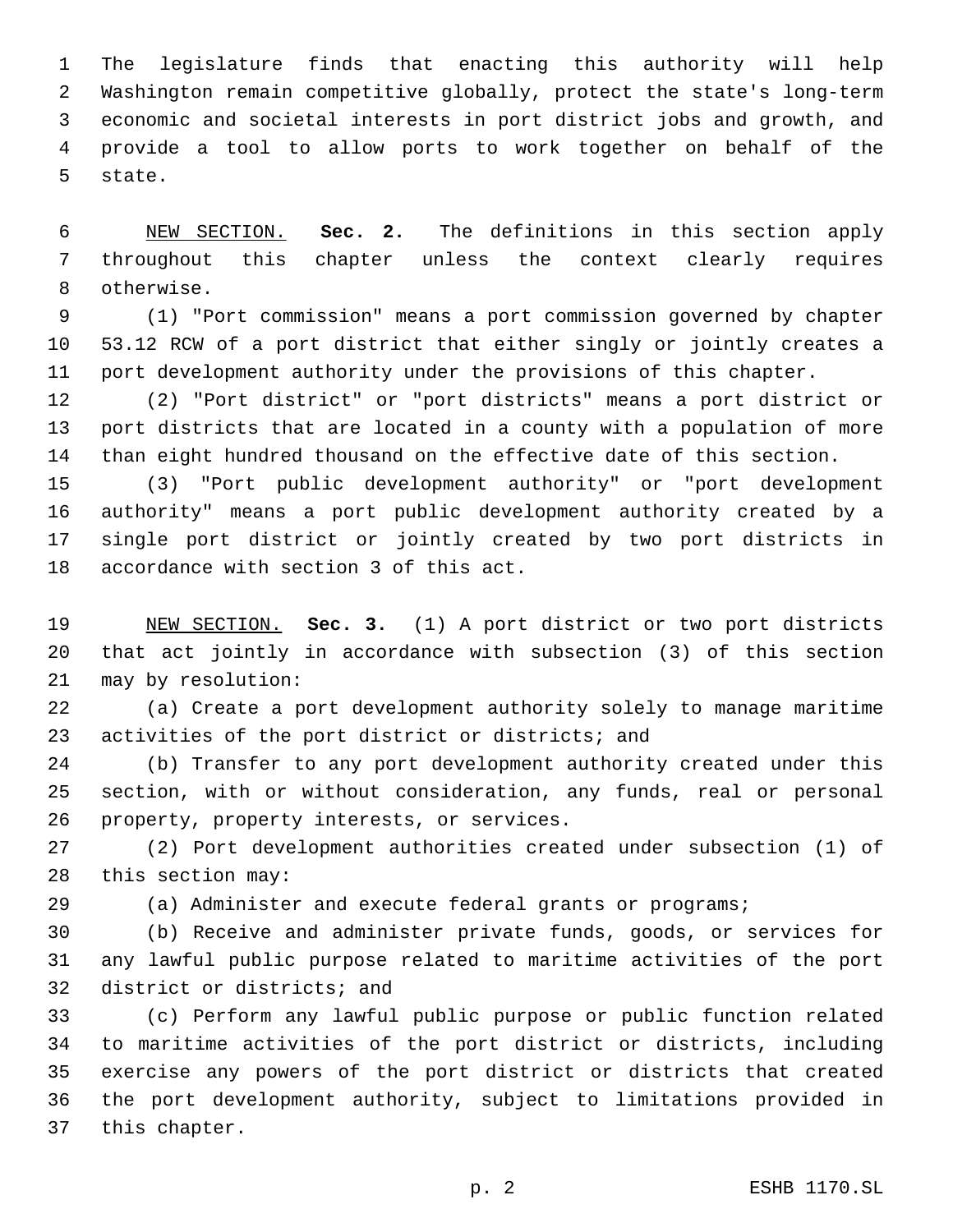(3) Two port districts, each located in a county with a population of more than eight hundred thousand on the effective date of this section, may jointly exercise the authority provided in this section under an agreement for joint or cooperative action executed in accordance with the interlocal cooperation act, chapter 39.34 RCW.

 (4) Any resolution to create a port development authority that is adopted by a port district under this section must limit the liability of the port development authority to the assets and 9 property of the port development authority.

 NEW SECTION. **Sec. 4.** (1) The affairs, operations, and funds of a port development authority must be governed by the port district or districts that created the port development authority. Each port district governing the port development authority must oversee the affairs, operations, and funds of the port development authority exclusively through the elected port commission of the port district. If the port development authority is jointly created by more than one port district under section 3 of this act, then the port development authority must be managed by each port district as a member of the port development authority, in accordance with the terms of this section and the charter for the port development authority. Each port district member shall act in such capacity through its own elected commissioners.

 (2) Any port district that creates a port development authority under section 3 of this act must provide for the organization and operation of the port development authority, oversee the affairs, operations, and funds of the port development authority in order to correct any deficiency, and ensure that the purposes of each program 28 undertaken are reasonably accomplished.

 (3) A port development authority, in managing maritime activities of a port district or districts under this chapter, may:

(a) Own and sell real and personal property;31

 (b) Contract with individuals, associations, corporations, the 33 state, and the United States;

34 (c) Sue and be sued;

35 (d) Loan and borrow funds;

(e) Issue bonds, notes, and other evidences of indebtedness;

 (f) Transfer funds, real or personal property, property 38 interests, or services; and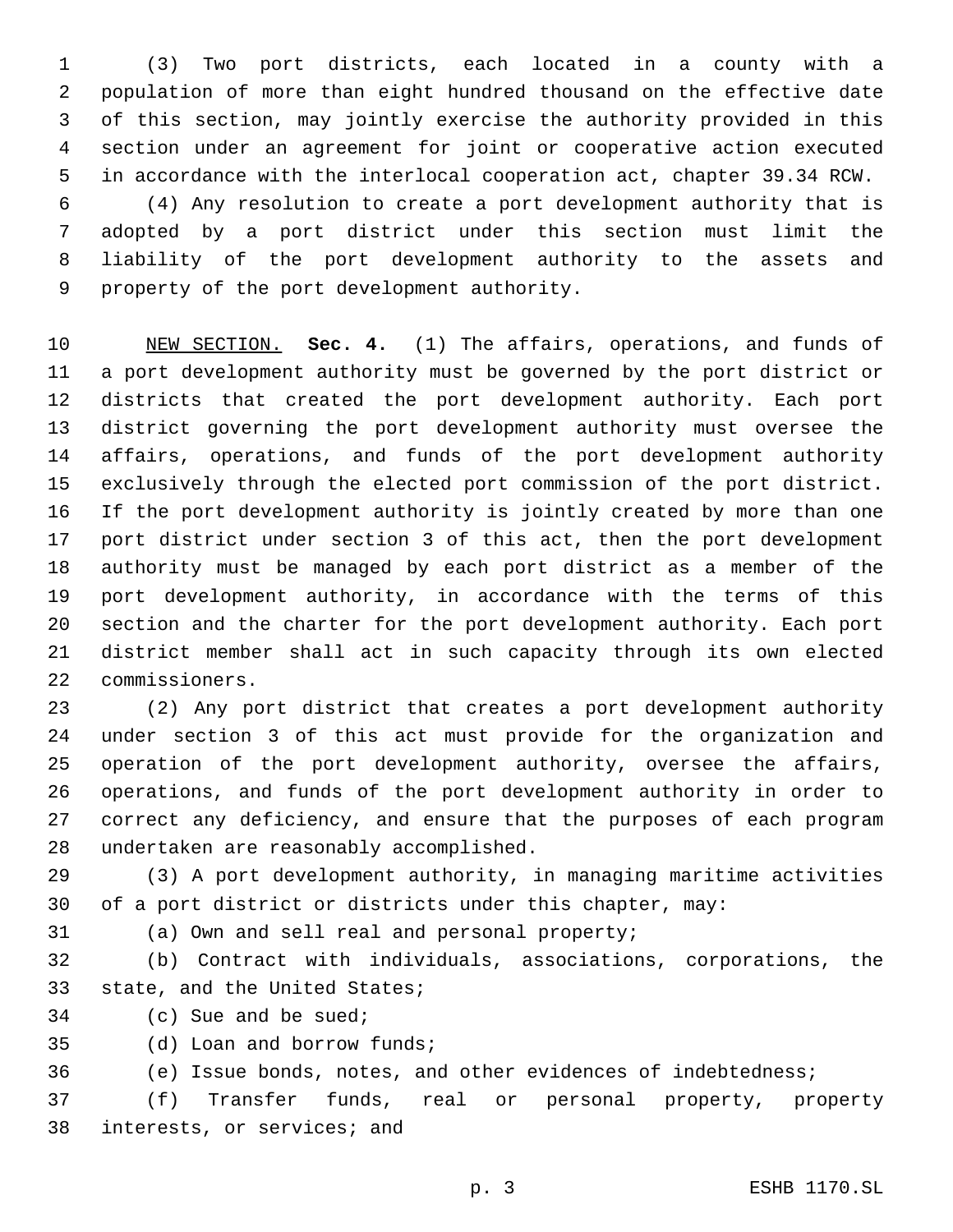(g) Perform community services related to maritime activities 2 managed by the port development authority.

 (4) Port development authorities do not have the power of eminent domain or the power to levy taxes or special assessments.

 NEW SECTION. **Sec. 5.** (1) For the management of maritime activities, port districts and port development authorities are authorized to enter into an agreement with the federal government, any federal agency or department, and any state agency or political subdivision of the state, and pursuant to the agreement:

 (a) Receive and expend, or cause to be received and expended by a trustee or custodian, federal or private funds for any lawful public purpose related to management of maritime activities of the port 13 district or port development authority;

 (b) Issue bonds, notes, or other evidences of indebtedness that are guaranteed or otherwise secured by funds or other instruments provided by or through the federal government; and

 (c) Agree to repay and reimburse for any liability of a guarantor of bonds, notes, or other evidences of indebtedness issued by the 19 port district or port development authority.

 (2) A port district or port development authority may pledge as security for any bond, note, or other evidence of indebtedness, or for any obligation to repay or reimburse the guarantor of a bond, note, or evidence of indebtedness, its right, title, and interest to 24 or in the following:

 (a) Any federal grant or payment received by the port district or port development authority, or that may be received in the future;

 (b) Property and revenues that may be obtained directly or indirectly from the use of any federal or private funds received by the port district or port development authority under subsection (1) 30 of this section;

 (c) Payments received or owing from any person as a result of the lending of any federal or private funds received by the port district or port development authority under subsection (1) of this section;

 (d) Any proceeds under (a), (b), or (c) of this subsection (2), and any securities or investments in which (a), (b), or (c) of this subsection (2) and any associated proceeds are invested; and

 (e) Any interest or other earnings on (a), (b), (c), or (d) of 38 this subsection (2).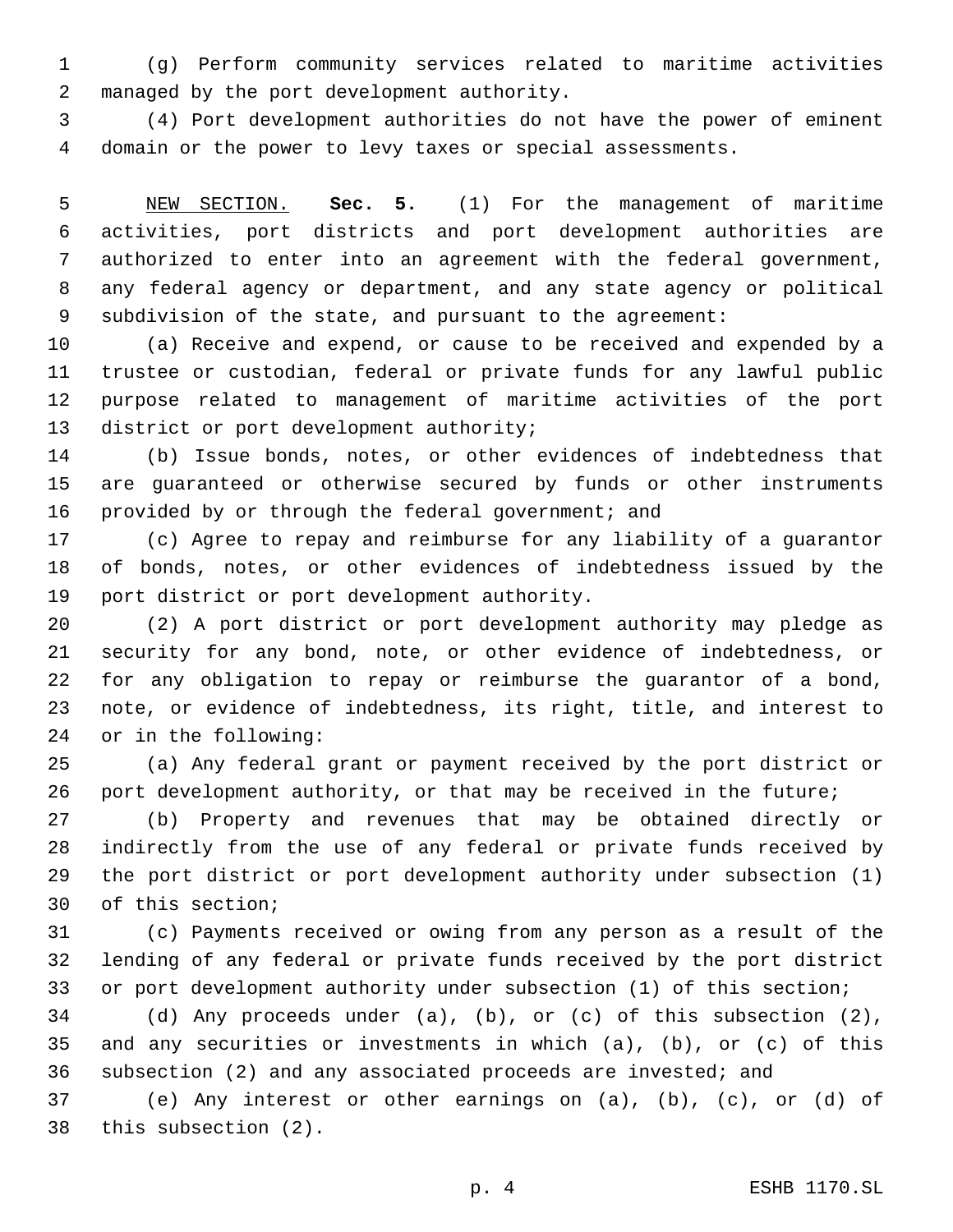(3)(a) A port district or port development authority may establish one or more special funds relating to any or all of the sources listed in subsection (2)(a) through (e) of this section. The port district or port development authority may use funds from a 5 special fund to pay:

 (i) The principal, interest, premium, if any, and other amounts payable on any bond, note, or other evidence of indebtedness 8 authorized under this section; and

 (ii) Any amounts owing on obligations for repayment or reimbursement of guarantors of bonds, notes, or other evidences of 11 indebtedness as authorized under this section.

 (b) A port district or port development authority may contract with a financial institution to act as trustee or custodian to: (i) Receive, administer, and expend any federal or private funds; (ii) collect, administer, and make payments from any special fund 16 authorized under this subsection  $(3)$ ; or  $(iii)$  perform the functions authorized under both (b)(i) and (ii) of this subsection (3). The trustee or custodian may also perform other duties and functions in 19 connection with authorized transactions.

 (c) If any bond, note, other evidence of indebtedness, or related agreement complies with subsection (4) of this section, then any of the funds held by a trustee or custodian, or by a port development authority, do not constitute public moneys or funds of a port district, and must be kept segregated and set apart from other funds 25 at all times.

 (4)(a) If a port development authority loans or grants federal or private funds to a private party, or uses federal or private funds to guarantee any obligations of a private party, then any bond, note, or other evidence of indebtedness issued or entered into for the purpose of receiving the federal or private funds, or any agreement to repay or reimburse guarantors, are not obligations of a port district. 32 These obligations may be paid only from:

 (i) A special fund established in accordance with subsection (3) 34 of this section;

(ii) Any security pledged in accordance with this section; or

(iii) Both (a)(i) and (ii) of this subsection (4).

 (b) Any bond, note, or other evidence of indebtedness to which this subsection (4) applies must contain a recital establishing that the bond, note, or evidence of indebtedness is not an obligation of the port district or the state, and that neither the faith and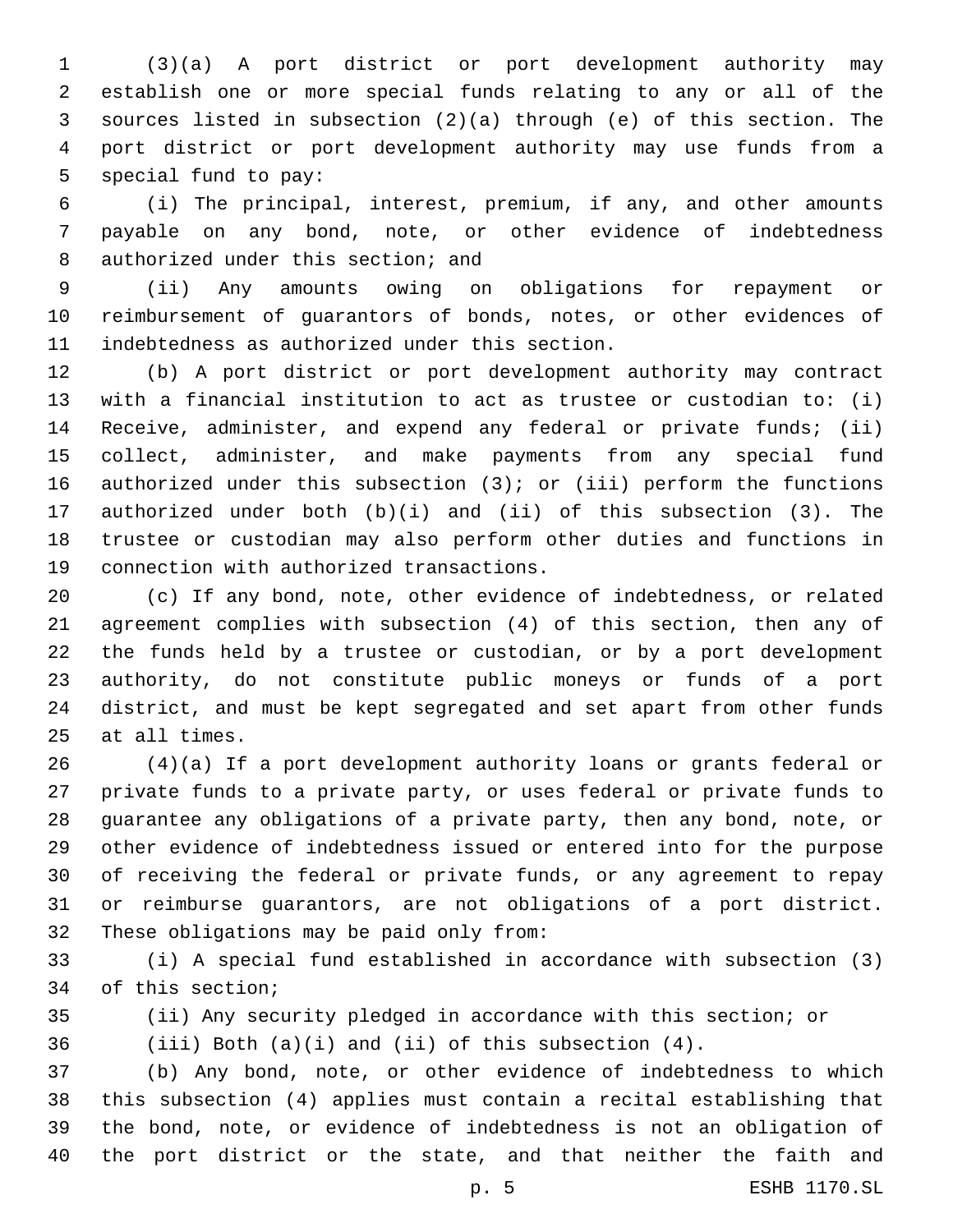credit, nor the taxing power of the state, any subdivision or agency of the state, or any port district is pledged to pay the principal, interest, or premium, if any, on the bond, note, or evidence of indebtedness.4

 (c) Any bond, note, other evidence of indebtedness, or other obligation to which this subsection (4) applies may not be included in any computation for purposes of limitations on indebtedness.

 (5) For the purposes of this section, "lawful public purpose" includes any use of funds related to management of the maritime activities of a port district or port development authority, including loans of funds to public or private parties authorized by an agreement with the United States or any federal department or agency through which federal or private funds are obtained or authorized under the federal laws and regulations pertinent to the 15 agreement.

 NEW SECTION. **Sec. 6.** Powers, authorities, or rights expressly or impliedly granted to any port district or agents of the port district under the provisions of this chapter are not operable, applicable, or effective beyond the boundaries of the port district, unless so provided by contract between the port district and a county, a city, or another port district in accordance with an agreement for joint or cooperative action under the interlocal cooperation act, chapter 39.34 RCW.

 NEW SECTION. **Sec. 7.** A port development authority created under this chapter must comply with applicable laws including, but not limited to, the following:

 (1) Requirements concerning local government audits by the state auditor and applicable accounting requirements set forth in chapter 29 43.09 RCW;

(2) The public records act, chapter 42.56 RCW;

 (3) Prohibitions on using facilities for campaign purposes under 32 RCW 42.17A.555;

(4) The open public meetings act, chapter 42.30 RCW;

 (5) The code of ethics for municipal officers under chapter 42.23 35 RCW; and

 (6) Local government whistleblower protection laws set forth in 37 chapter 42.41 RCW.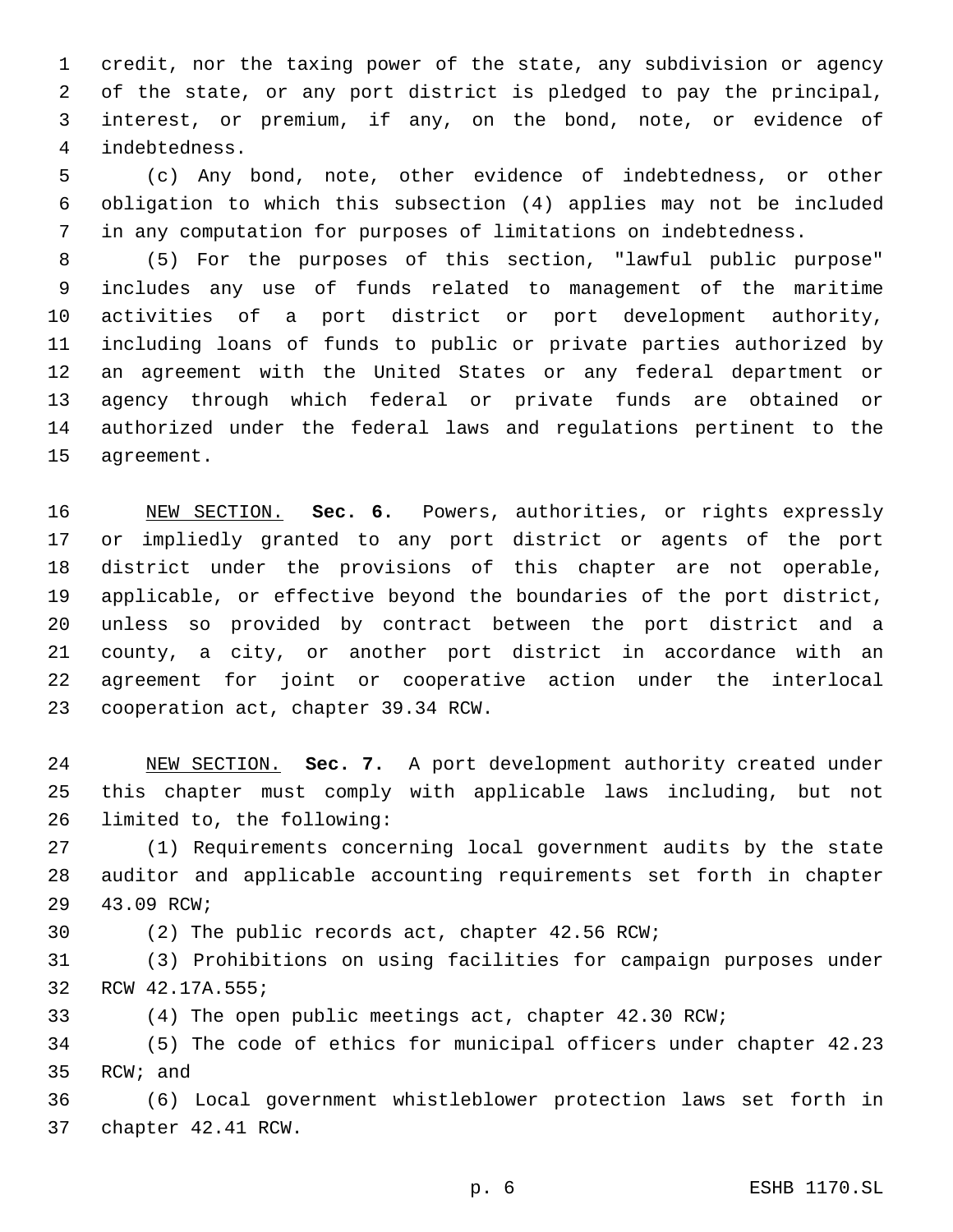NEW SECTION. **Sec. 8.** (1) In transferring real property to a port development authority under section 3 of this act, the port district or districts creating the port development authority must impose appropriate deed restrictions necessary to ensure the continued use of the property for the public purpose for which the property is transferred.

 (2) A port development authority must provide written notice at least thirty days prior to any proposed sale or encumbrance of real property that was transferred by a port district to the port development authority under section 3(1) of this act. The port development authority must, at a minimum, provide notice to:

 (a) The port commission of the port district that transferred the 13 real property;

 (b) Each local newspaper of general circulation within the 15 boundaries of the port district; and

 (c) Each local radio station, television station, or other news medium that has submitted to the port development authority a written 18 request to receive notification.

 (3)(a) A port development authority may sell or encumber property transferred by a port district under section 3(1) of this act only after approval of the sale or encumbrance by the port development authority at a public meeting. Notice of the public meeting must be: (i) Provided in accordance with RCW 42.30.080; and (ii) published at least twice in a local newspaper of general circulation no fewer than seven days and no more than two weeks before the public meeting.

 (b) Nothing in this section may be construed to prevent the port development authority from holding an executive session during a regular or special meeting in accordance with RCW 42.30.110(1)(c).

 NEW SECTION. **Sec. 9.** (1) If a port development authority is insolvent or dissolved, the superior court of a county in which the port development authority operates has jurisdiction and authority to appoint trustees or receivers of the assets and property of the port development authority and to supervise the trusteeship or receivership.

 (2) All liabilities incurred by a port development authority must be satisfied exclusively from the assets and properties of the port development authority. No creditor or other person has any right of action against the port district or districts creating the port